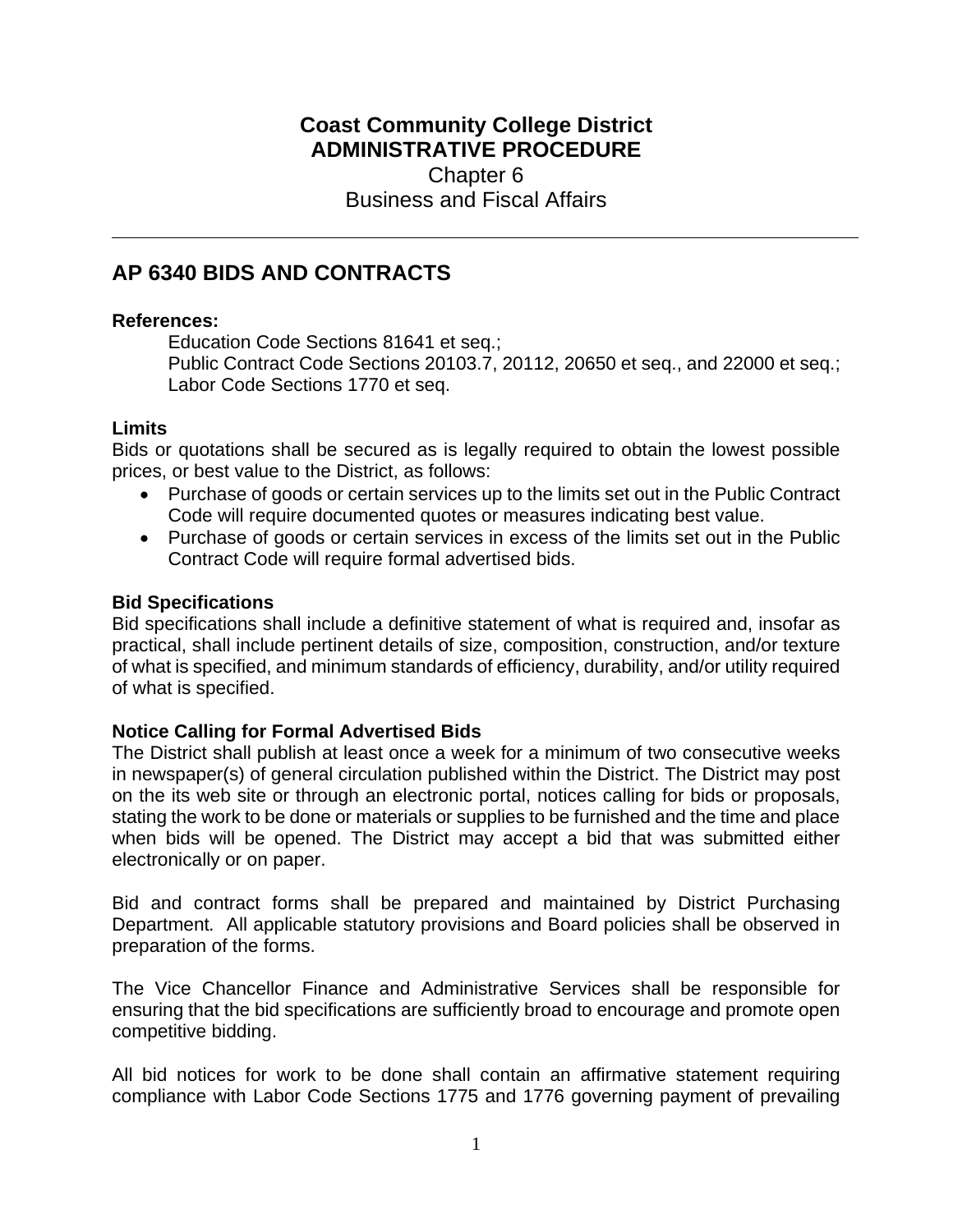wages and Labor Code Section 1777.5 governing employment of apprentices. All bid submissions shall contain all documents necessary to assure compliance with the California Labor Code. Failure to provide such documentation shall cause any such bid to be deemed incomplete.

When required or determined to be appropriate, bids shall be accompanied by a certified or cashier's check, or bid bond, in the amount specified in the bid form, as a guarantee that the bidder will enter into a contract and furnish the required contract bonds. When no longer required for the protection of the District, any certified or cashier's check received shall be returned to the respective bidder.

The District Purchasing Department shall make available to prospective bidders bid forms with sets of specifications and drawings and shall provide a convenient place where bidders, subcontractors, and materiel personnel may examine the specifications and drawings.

The District Purchasing Department shall provide an electronic copy of the plans and specifications and other contract documents to a qualified agent who shall make such plans available to third parties at cost.

When permitted, the District may require a deposit for loaned sets of plans and specifications and shall refund deposits when such documents are returned.

# **Awarding of Bids and Contracts**

The awarding of bids and contracts shall be subject to the following conditions:

- Any and all bids and contract proposals may be rejected by the District, in compliance with law.
- All bids shall be opened publicly and bidder shall be given the opportunity to make record of the bids received.
- Bid and contract award recommendations to the Board shall show a tabulation of the bids received in reasonable detail.
- Bid and contract awards shall be made to the lowest responsible bidder, or bidder showing best value to the District, that substantially meet the requirements of the specifications. The District reserves the right to make its selection of materials or services purchased based on it's the District's reasonable judgment as to which bid substantially complies with the quality required by the specifications.
- For the purposes of bid evaluation and selection, when the District determines that it can expect long-term savings through the use of life-cycle cost methodology, the use of more sustainable goods and materials, and reduced administrative costs, the District may provide for the selection of the lowest responsible bidder on the basis of best value pursuant to policies and procedures adopted by the Board of Trustees in accordance with this section and pursuant to law.
- "Best value" means the most advantageous balance of price, quality, service, performance, and other elements, as may be defined by the District, achieved through methods in accordance with this section, and determined by objective performance criteria. Such criteria may include, but are not limited to, price,